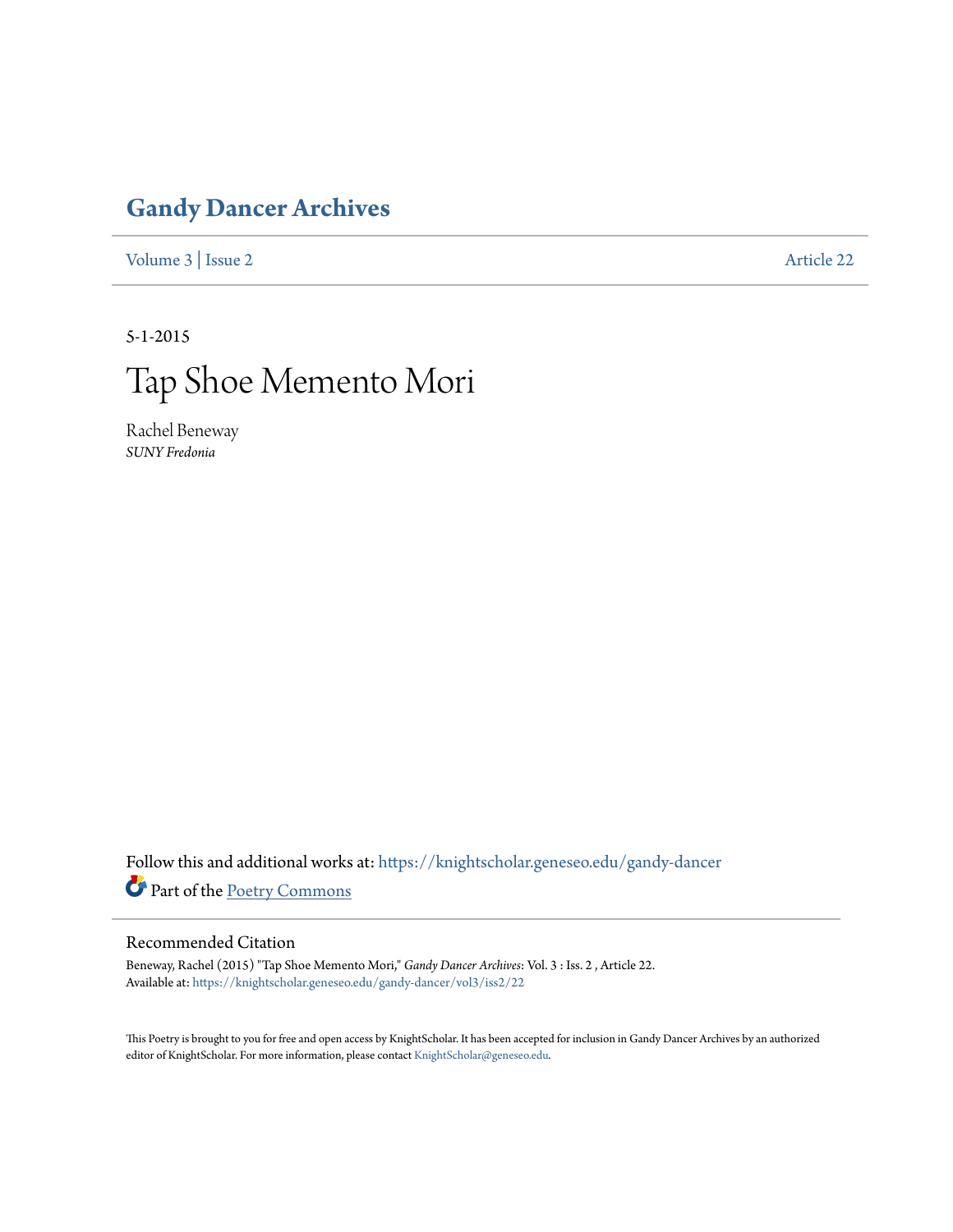## Tap Shoe Memento Mori

*A vision of Carol Falkowitz, distinguished tap dancer and colorful grandmother.*

Violent slaps ring off the dining room table's finished mahogany. She matches the metal licks to the bold in her hips, and from it a rhythmic clink resurrects into tune. Eyes sewn shut; she lets the silver pulse groove her. Her cracked skin and kinked frame feeling for the days of stages and loud light an audience of hazy grins and grabby eyes watch her Cincinnati, Cincinnati ball-change. Then, from the crimson-rimmed hollow that is her mouth,